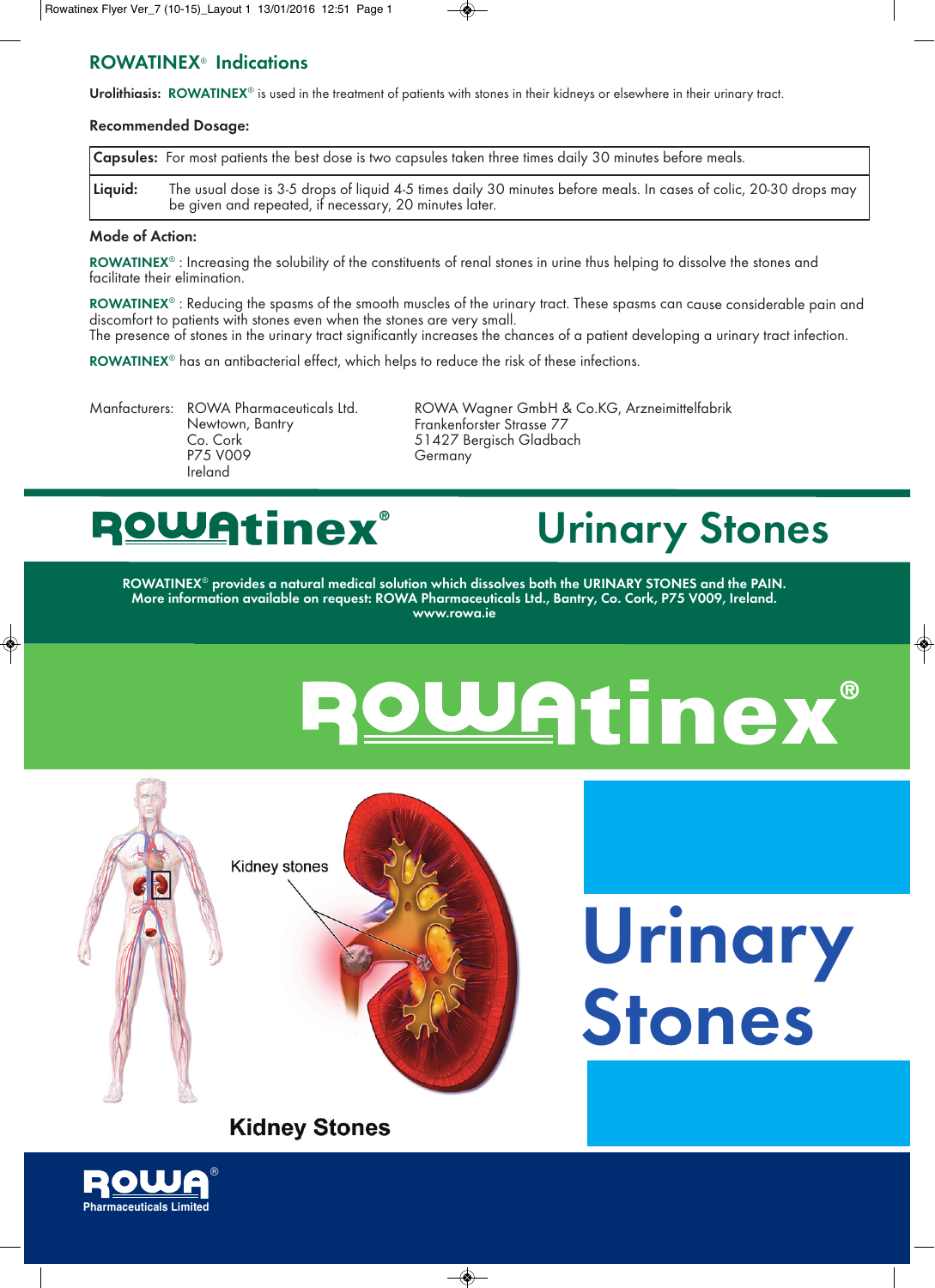# **For Removal and Prevention of Urinary Stones.**

 $\circledast$ 

**Well established, regulated and trusted natural medical monoterpene product.**

**<sup>A</sup> unique combination of highly purified natural terpenes which have been subjected to extensive <sup>p</sup>harmacological and clinical research.**

**Registered and marketed in over 70 countries worldwide.**

**Of German Origin since 1954.**

**ROWATINEX**® **provides <sup>a</sup> natural medical solution which dissolves both the URINARY STONES and the PAIN. More information available on request: ROWA Pharmaceuticals Ltd., Bantry, Co. Cork, P75 V009, Ireland. www.rowa.ie**



۱